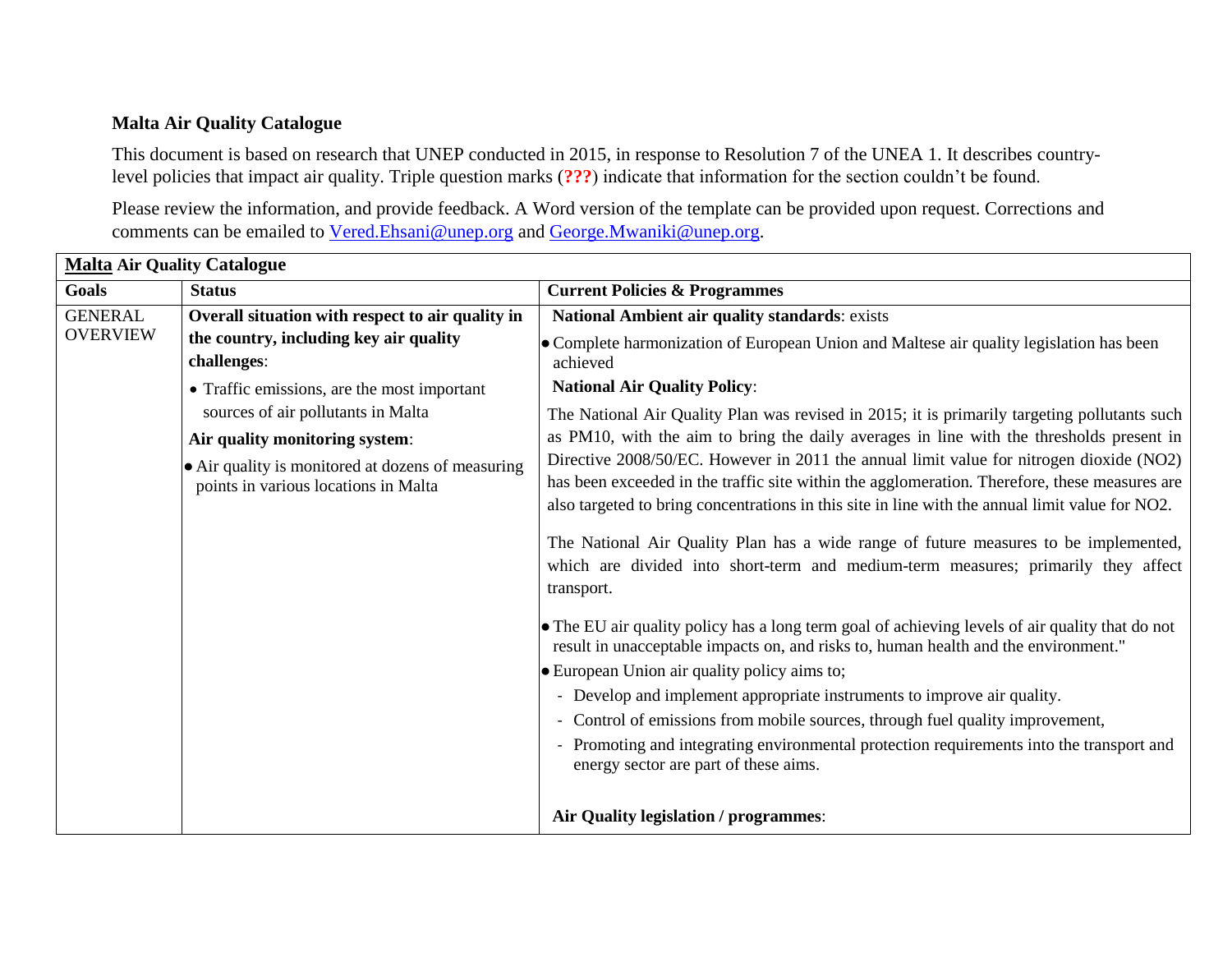|                                   |                                                                                                                                  | • The Ambient Air Quality Regulations (Legal Notice 478 of 2010) transpose all the ambient<br>air quality <i>acquis</i> into Maltese Legislation.<br>• The major aim of this Legal Notice in line with the aim of the Directives it transposes is to<br>develop a long-term, strategic and integrated policy advice to protect against significant<br>negative effects of air pollution on human health and the environment.<br>Other: Presently, Malta has a National Strategy for Policy and Abatement Measures<br>Relating to the Reduction of Greenhouse Gas Emissions. It is recognised that this Strategy<br>requires substantial revisions, not only to expand the scope, but to also bring Malta's<br>mitigation strategy in line with current and future commitments in respect of greenhouse<br>gas emission limitation or reductions.<br>Work has started to develop the Malta's Low Carbon Development Strategy (LCDS). A<br>number of sectors are undertaking studies that will eventually feed into the LCDS,<br>specifically with the aim of proposing plans and scenarios that would enable the<br>determination of the most cost-effective manner to reach the country's current and future<br>renewable energy, energy efficiency and greenhouse gas emission objectives for the energy<br>sector and the better formulation and assessment of policy.<br>The various initiatives under this measure will result in a reduction in greenhouse gas<br>emission saving in Gg CO2 eq. estimate for 2020 as follows:<br>$\circ$ interconnector + switch to natural gas (1107 Gg CO2 eq.);<br>$\circ$ promotion of the use of biodiesel (30 Gg CO2 eq.);<br>o transport reform (40 Gg CO2 eq.);<br>o modernisation of agriculture holdings + Nitrates Action Programme (33 Gg CO2 eq.); |
|-----------------------------------|----------------------------------------------------------------------------------------------------------------------------------|------------------------------------------------------------------------------------------------------------------------------------------------------------------------------------------------------------------------------------------------------------------------------------------------------------------------------------------------------------------------------------------------------------------------------------------------------------------------------------------------------------------------------------------------------------------------------------------------------------------------------------------------------------------------------------------------------------------------------------------------------------------------------------------------------------------------------------------------------------------------------------------------------------------------------------------------------------------------------------------------------------------------------------------------------------------------------------------------------------------------------------------------------------------------------------------------------------------------------------------------------------------------------------------------------------------------------------------------------------------------------------------------------------------------------------------------------------------------------------------------------------------------------------------------------------------------------------------------------------------------------------------------------------------------------------------------------------------------------------------------------------------------------------------------------|
|                                   |                                                                                                                                  | o gas management at non-hazardous landfills (50 Gg CO2 eq.).                                                                                                                                                                                                                                                                                                                                                                                                                                                                                                                                                                                                                                                                                                                                                                                                                                                                                                                                                                                                                                                                                                                                                                                                                                                                                                                                                                                                                                                                                                                                                                                                                                                                                                                                         |
|                                   |                                                                                                                                  |                                                                                                                                                                                                                                                                                                                                                                                                                                                                                                                                                                                                                                                                                                                                                                                                                                                                                                                                                                                                                                                                                                                                                                                                                                                                                                                                                                                                                                                                                                                                                                                                                                                                                                                                                                                                      |
| <b>REDUCE</b><br><b>EMISSIONS</b> | Industries that have the potential to impact air<br>quality:                                                                     | <b>Emission regulations for industries:</b>                                                                                                                                                                                                                                                                                                                                                                                                                                                                                                                                                                                                                                                                                                                                                                                                                                                                                                                                                                                                                                                                                                                                                                                                                                                                                                                                                                                                                                                                                                                                                                                                                                                                                                                                                          |
| <b>FROM</b><br><b>INDUSTRIES</b>  | • Air pollution from industrial installations<br>emanates from the following: tourism,<br>electronics, ship building and repair, | The National Energy Efficiency Action Plan makes measures to curb industrial emissions;<br>NEAPs allow MS of the EU to implement and review the Energy Efficiency Directive<br>Draft National Environmental Technologies Action Plan may also have ramifications on<br>industrial emissions                                                                                                                                                                                                                                                                                                                                                                                                                                                                                                                                                                                                                                                                                                                                                                                                                                                                                                                                                                                                                                                                                                                                                                                                                                                                                                                                                                                                                                                                                                          |
|                                   | construction, food and tobacco among others                                                                                      | Industrial emissions within the European Union are regulated under the Industrial Emissions<br>Directive (IED), which was issued on 21 December 2007                                                                                                                                                                                                                                                                                                                                                                                                                                                                                                                                                                                                                                                                                                                                                                                                                                                                                                                                                                                                                                                                                                                                                                                                                                                                                                                                                                                                                                                                                                                                                                                                                                                 |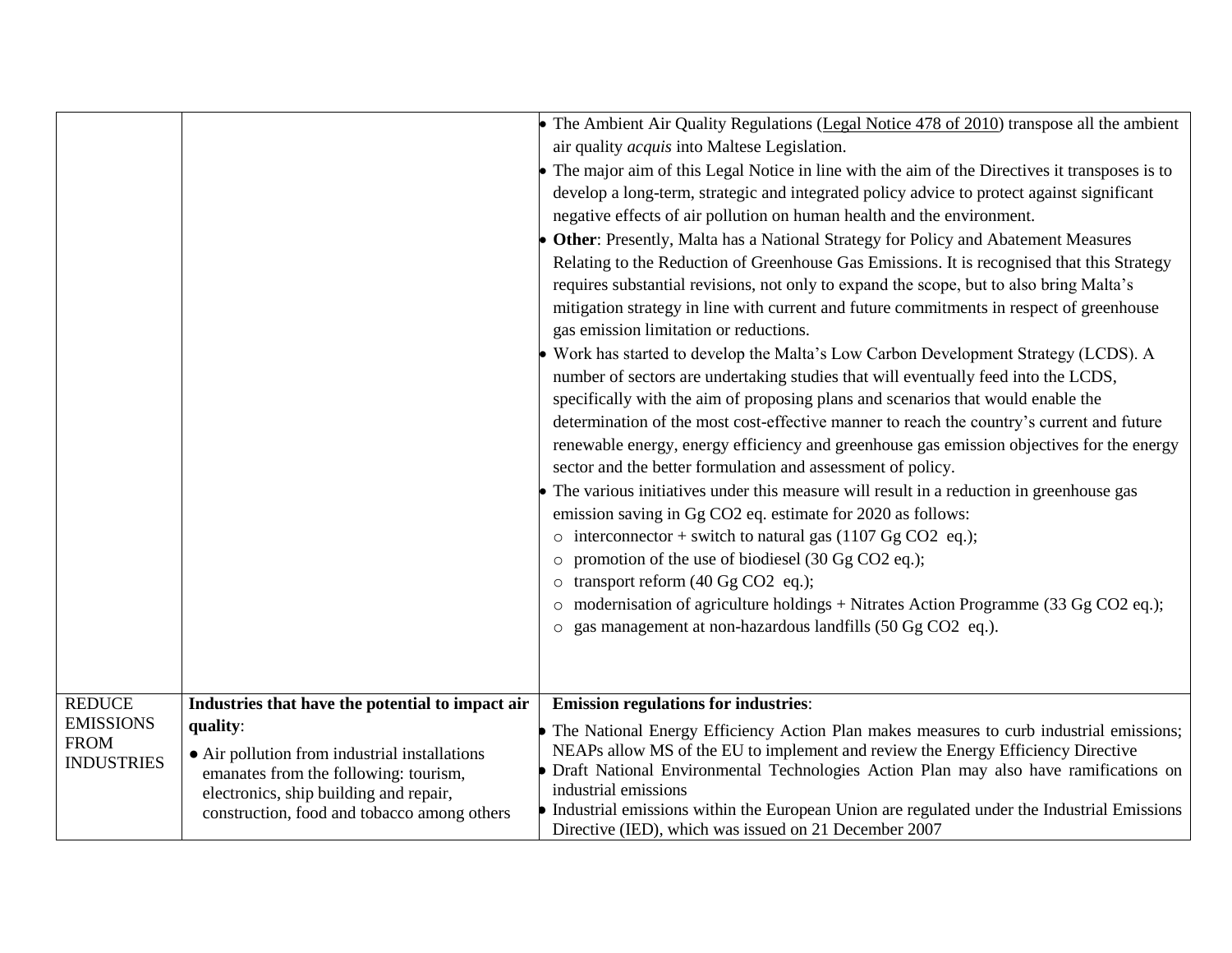| • In terms of groups of air pollutants, inorganic<br>substances and greenhouse gases have risen,<br>other gases have dropped; and heavy metals<br>show an increasing trend from 2004 to 2008<br>but a decreasing trend from 2008 to 2012.<br>• The releases of pollutants to air show<br>maintained or decreasing trends from 2004 to<br>2012, some of them with increases from 2004<br>to 2008 and decreases from 2008 to 2012, e.g.<br>Zn, Ni and PM10 releases dropped due to<br>energy sector developments.<br>GDP of country: USD $9.54B$ in $20131$<br>Industries' share of GDP: 25.3% <sup>2</sup><br><b>Electricity sources:</b><br>Electricity sources available in 2015 include local<br>conventional thermal generation capacity of<br>479MW (including backup), a 200MW HVAC<br>interconnector with Sicily and circa 60MWp of<br>photovoltaic panels. There are also a few small | • The directive's aim was to achieve significant benefits to the environment and human<br>health by reducing harmful industrial emissions across the EU, in particular through better<br>application of Best Available Techniques.<br>• The IED entered into force on 6 January 2011 and has to be transposed into national<br>legislation by Member States by 7 January 2013.<br>European legislation establishes air quality objectives (limit and target values) for the<br>different pollutants. Limit values are concentrations that must not be exceeded in a given<br>period of time.<br>Small installation's emissions regulated: (Yes/No) yes<br>Renewable energy investment promoted:<br>• Malta together with all other European Union member states have agreed on legally<br>binding national targets for increasing the share of renewable energy, so as to achieve a 20<br>% share for the entire Union by 2020.<br>• Malta has on its part committed to a renewable energy share target of 10%. Renewable<br>energy is promoted through grants paid against capital investment in domestic<br>photovoltaic systems and feed-in tariffs.<br><b>Energy efficiency incentives:</b> (ex: Subsidies, labelling, rebates etc)<br>• Energy efficiency measures target several sectors including households, transport, |
|----------------------------------------------------------------------------------------------------------------------------------------------------------------------------------------------------------------------------------------------------------------------------------------------------------------------------------------------------------------------------------------------------------------------------------------------------------------------------------------------------------------------------------------------------------------------------------------------------------------------------------------------------------------------------------------------------------------------------------------------------------------------------------------------------------------------------------------------------------------------------------------------|---------------------------------------------------------------------------------------------------------------------------------------------------------------------------------------------------------------------------------------------------------------------------------------------------------------------------------------------------------------------------------------------------------------------------------------------------------------------------------------------------------------------------------------------------------------------------------------------------------------------------------------------------------------------------------------------------------------------------------------------------------------------------------------------------------------------------------------------------------------------------------------------------------------------------------------------------------------------------------------------------------------------------------------------------------------------------------------------------------------------------------------------------------------------------------------------------------------------------------------------------------------------------------------------------------------------------------|
| waste to energy plants.                                                                                                                                                                                                                                                                                                                                                                                                                                                                                                                                                                                                                                                                                                                                                                                                                                                                      | industry and services.                                                                                                                                                                                                                                                                                                                                                                                                                                                                                                                                                                                                                                                                                                                                                                                                                                                                                                                                                                                                                                                                                                                                                                                                                                                                                                          |
| Others ???                                                                                                                                                                                                                                                                                                                                                                                                                                                                                                                                                                                                                                                                                                                                                                                                                                                                                   | In the housing sector energy efficiency will be achieved predominantly<br>promotion of energy saving appliances and lighting, and incentives towards<br>the installation of double glazing, solar water heaters and roof insulation.In<br>the transport sector this savings will be achieved through the promotion of<br>public transport, upgrading of road infrastructure, promotion of electric and<br>hybrid vehicles, and renewal of the island's ageing vehicle fleet to take<br>advantage of more efficient and cleaner vehicles.                                                                                                                                                                                                                                                                                                                                                                                                                                                                                                                                                                                                                                                                                                                                                                                        |

 1 'Countries of the World - 32 Years of CIA World Fact Books', 2015 <http://www.theodora.com/wfb/#R>. 2 'Countries of the World - 32 Years of CIA World Fact Books'.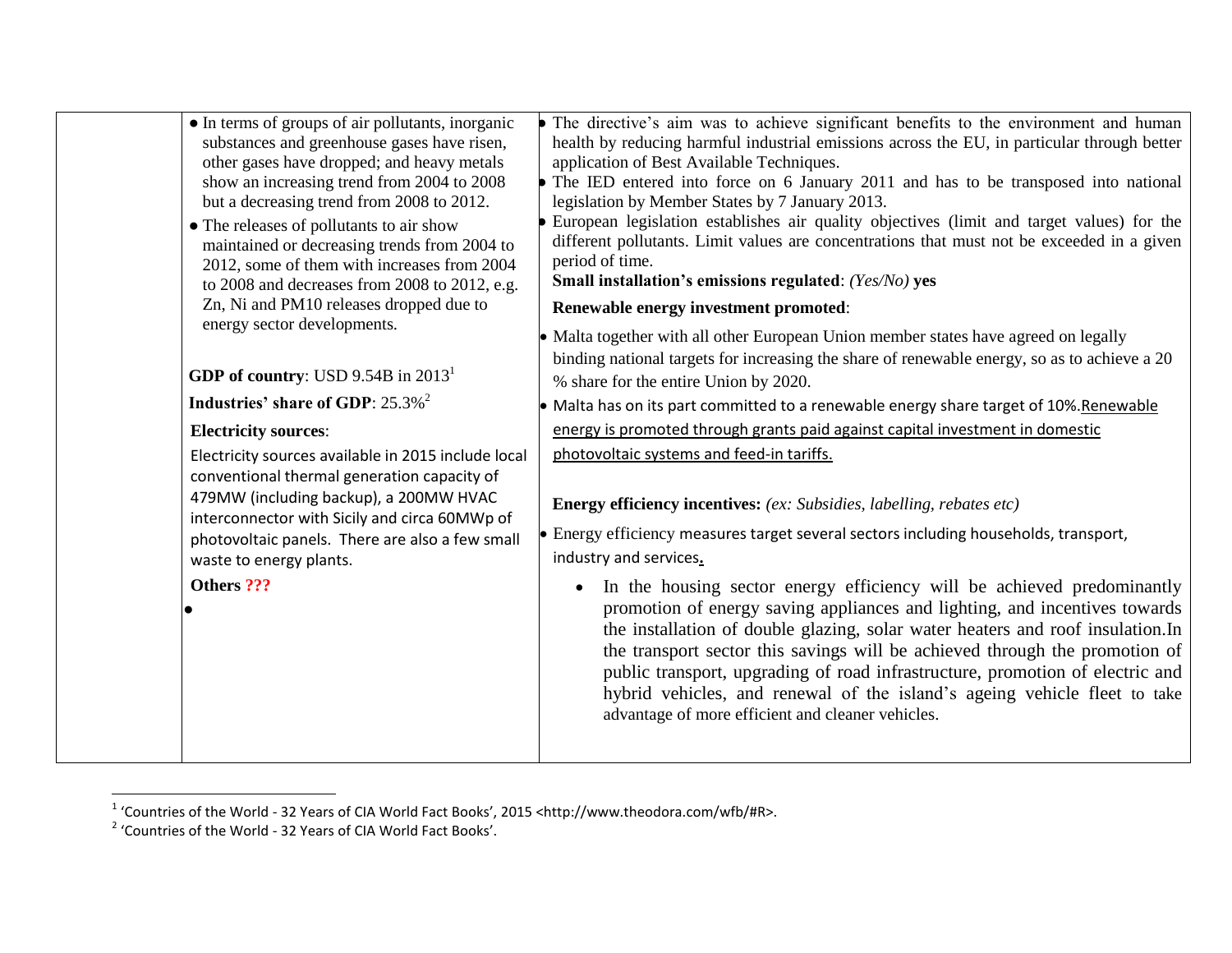|                                                     |                                                                                                                             | In line with Article 8 of the Energy Efficiency Directive, Energy Audits were<br>$\bullet$<br>executed in the non-SMEs registered and operating in Malta. An action plan for<br>voluntary agreements between the non-SMEs and the Sustainable Energy and Water<br>Conservation Unit has been launched in order to appreciate the effort done by the<br>non-SMEs and for the non-SMEs continue their energy saving exercise. Various<br>schemes are planned to aid both SMEs and non-SMEs to improve their energy<br>efficiency |
|-----------------------------------------------------|-----------------------------------------------------------------------------------------------------------------------------|--------------------------------------------------------------------------------------------------------------------------------------------------------------------------------------------------------------------------------------------------------------------------------------------------------------------------------------------------------------------------------------------------------------------------------------------------------------------------------------------------------------------------------|
|                                                     |                                                                                                                             | Incentives for clean production and installation of pollution prevention technologies:<br>???                                                                                                                                                                                                                                                                                                                                                                                                                                  |
|                                                     |                                                                                                                             | <b>Actions to ensure compliance with regulations:</b> (monitoring, enforcement, fines etc) ???                                                                                                                                                                                                                                                                                                                                                                                                                                 |
|                                                     |                                                                                                                             | • Other actions at national, sub-national and / or local level to reduce industrial<br><b>emissions:</b> (can include incentives to move industries to less populated areas here) ???                                                                                                                                                                                                                                                                                                                                          |
| <b>REDUCE</b>                                       | Key transport-related air quality challenges:                                                                               | Vehicle emission limit: (Euro rating)                                                                                                                                                                                                                                                                                                                                                                                                                                                                                          |
| <b>EMISSIONS</b><br><b>FROM</b><br><b>TRANSPORT</b> | (ex: vehicle growth, old fleet, dirty fuel, poor<br>public transport etc)                                                   | • Emissions standards for vehicles correspond to Euro 6 for LDV vi HDV standards.<br>• European Union emission regulations for new light duty vehicles (passenger cars and light                                                                                                                                                                                                                                                                                                                                               |
|                                                     | • Public transport is dominated by bus service                                                                              | commercial vehicles) are specified in Regulation 715/2007 (Euro 5/6) [2899].                                                                                                                                                                                                                                                                                                                                                                                                                                                   |
|                                                     | • Use of private cars is discouraged as<br>demonstrated by the high fuel cost which stood<br>at USD 1.51 per litre in 2015. | • Emission standards for light-duty vehicles are applicable to all vehicles not exceeding<br>2610 kg (Euro 5/6).                                                                                                                                                                                                                                                                                                                                                                                                               |
|                                                     | • Transport is among the most important source of<br>air pollution                                                          | • EU regulations introduce different emission limits for <i>compression ignition</i> (diesel) and<br><i>positive ignition</i> (gasoline, NG, LPG, ethanol,) vehicles. Diesels have more stringent CO<br>standards but are allowed higher NOx. Positive ignition vehicles were exempted from PM                                                                                                                                                                                                                                 |
|                                                     | • Private car ownership is high with 709 cars per<br>1000 individuals in $2011^{3}/592$ per 1000<br>individuals in $20124$  | standards through the Euro 4 stage. Euro 5/6 regulations introduce PM mass emission<br>standards, equal to those for diesels, for positive ignition vehicles with direct injection<br>engines.                                                                                                                                                                                                                                                                                                                                 |
|                                                     | • Congestion via car dependence is a serious and<br>costly problem for Malta. The cost of congestion                        | <b>Fuel Sulphur content:</b> (in ppm)<br>• The 2000/2005 emission standards were accompanied by an introduction of more stringent<br>fuel regulations that require "Sulphur-free" diesel and gasoline fuels $( \leq 10$ ppm S) must be                                                                                                                                                                                                                                                                                         |

 $3$  World Bank, 'Motor Vehicles (per 1,000 People) | Data | Table', 2014

 $\overline{\phantom{a}}$ 

<sup>&</sup>lt;http://web.archive.org/web/20140209114811/http://data.worldbank.org/indicator/IS.VEH.NVEH.P3> [accessed 25 September 2015].<br><sup>4</sup> Eurostat 2014, <u>http://ec.europa.eu/eurostat/tgm/table.do?tab=table&init=1&language=en&pcode=</u>